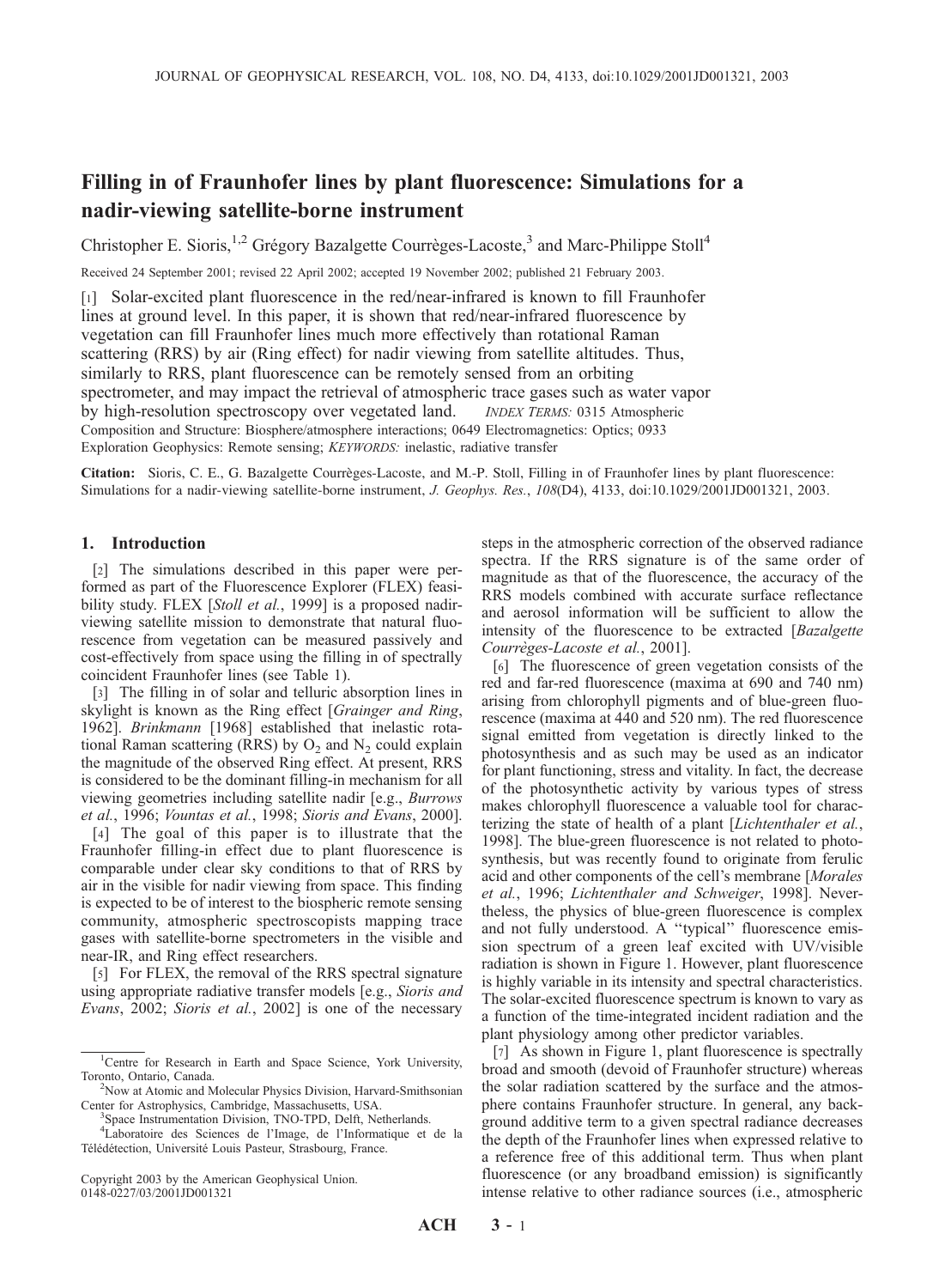| Line      | $\lambda$ . <sup>b</sup> nm | <b>FWHM</b><br>of Line | Slit<br><b>FWHM</b> | <b>Effective FWHM</b><br>of Line |
|-----------|-----------------------------|------------------------|---------------------|----------------------------------|
| Ca II H   | 396.85                      | 0.884                  | 0.14                | 1.13                             |
| Fe G      | 430.8                       | $n/a^c$                | 0.0929              | 0.111                            |
| $H\beta$  | 486.13                      | 0.132                  | 0.094               | 0.189                            |
| $H\alpha$ | 656.28                      | 0.144                  | $0.043^d$           | 0.1853                           |
| Fe I      | 685.52                      | 0.014                  | 0.014               | 0.0158                           |
|           |                             |                        |                     |                                  |

Table 1. FWHM (nm) of Selected Fraunhofer Lines Pre- and Post-Convolution With Required Slit Function<sup>a</sup>

a FWHM is in nm.

b Wavelengths were determined by high-resolution ground-based solar spectroscopy [Moore et al., 1966], except for Fe G which appears as a single line only in low-resolution observations.

Fe G is primarily the result of two narrow, fairly intense, closely spaced Fraunhofer lines (due to Fe and Ca) that are smeared into one deep line upon convolution.

 ${}^{d}$ H $\alpha$  is not convolved: 0.043 nm is the spectral sampling (see text for details).

and surface scattering), Fraunhofer line depths are reduced relative to the continuum as compared to line depths in the case of viewing a nonfluorescent target. In other words, the depth of Fraunhofer lines in radiance spectra observed from satellite nadir-viewing geometry depends on the intensity of the plant fluorescence relative to the intensity of the reflectance of the Earth and its atmosphere. By selecting deep Fraunhofer lines where reflected intensities are low, fluorescence can be remotely detected by passive means.

[8] Measurements of fluorescence using Fraunhofer line filling in have been made for over two decades from both ground level [e.g., MacFarlane et al., 1980] and from aircraft, beginning with the pioneering work of Plascyk [1975] and coworkers on the Mark II Fraunhofer Line Discriminator. However, the detection of fluorescence from above the atmosphere is complicated because of the following: (1) fluorescence, much like reflectance from plants, is attenuated as it traverses the atmosphere on the way up to the satellite and (2) the atmosphere scatters sunlight up to the satellite just as the surface does. Thus, there are two sources of scattered sunlight.

[9] As a result of effect (1), fluorescence from vegetation comprises a smaller fraction of the total signal measured by a nadir-viewing satellite because this radiation is attenuated due to atmospheric scattering and absorption along the line of sight. In particular, Rayleigh scattering in the UV/blue limits the contribution of plant fluorescence to the total signal. Second (see effect 2), the atmosphere contributes much of the total nadir radiance (again especially in the UV/ blue), thereby decreasing the relative contribution of fluorescence and making its detection more difficult.

[10] In order to simulate the filling in, the Moderate Resolution Transmission (MODTRAN) radiative transfer model [*Berk et al.*, 1999] is used to calculate the transmission of the fluorescence and the nadir radiance excluding fluorescence by vegetation and RRS. The Ring effect is subsequently added to the nadir radiance through the use of a RRS forward model [Sioris et al., 2002].

[11] For FLEX, it is crucial that the filling in from RRS can be taken into account, so that filling in due to fluorescence can be mapped from space. The inelastic scattering is almost entirely due to rotational Raman scattering by atmospheric N<sub>2</sub> and O<sub>2</sub> and amounts to  $\sim$ 4% of Rayleigh scattering throughout the visible. Figure 2 shows the weak inelastic lines (due to RRS) shifted from the much stronger elastic (Rayleigh) line. Fraunhofer lines are filled in because more radiation is shifted to the wavelengths of these solar absorption features  $(\lambda)$  than is shifted from these wavelengths (Figure 3). In other words, there is a significant  $(e.g., >1%)$  net gain in radiance in the core of deep Fraunhofer lines. Quantitatively, filling in is defined as  $(I_{\lambda})$  $-J_{\lambda}/J_{\lambda}$  where  $I_{\lambda}$  is the spectral radiance including RRS or fluorescence and  $J_{\lambda}$  is the spectral radiance excluding both filling-in mechanisms (RRS and fluorescence) from the simulation. The Ring effect depends directly on the line depth and instrument resolution. To a first approximation, the Ring effect can be visualized as a convolution of the solar spectrum with the Rayleigh band spectrum of air.

[12] Part of the FLEX feasibility study involved choosing the ideal instrument. Two designs were being considered: a grating spectrometer (moderate to high spectral resolution) and a high-resolution (quantified below) Fabry-Perot. For the grating spectrometer, simulations were performed for Fraunhofer lines and instrumental spectral resolutions listed in Table 1. Fabry-Perot (F-P) simulations were then performed for the most promising Fraunhofer line in the bluegreen (i.e.,  $H\beta$ ) and the best candidate in the red (i.e., Fe I) based on extensive fluorescence-to-noise studies for the grating spectrometer [Bazalgette Courrèges-Lacoste et al., 2001]. Lines with similar depth to Fe I (685.5 nm) at  $\lambda$  > 710 nm such as Fe I ( $\sim$ 739 nm) were not considered viable alternatives because of the dramatic increase in reflectance by vegetation in the near-IR known as the red-edge. The A and  $B$  bands of  $O_2$  are not considered because the absorp-



Figure 1. Fluorescence emission spectra of the upper and lower leaf side of a full-grown maize leaf (chlorophyll content 33.2  $\mu$ g cm<sup>-2</sup>). The chlorophyll flourescence yield is much higher for excitation at 430 nm and 633 nm than by UV radiation (355 nm) [Lichtenthaler et al., 1998].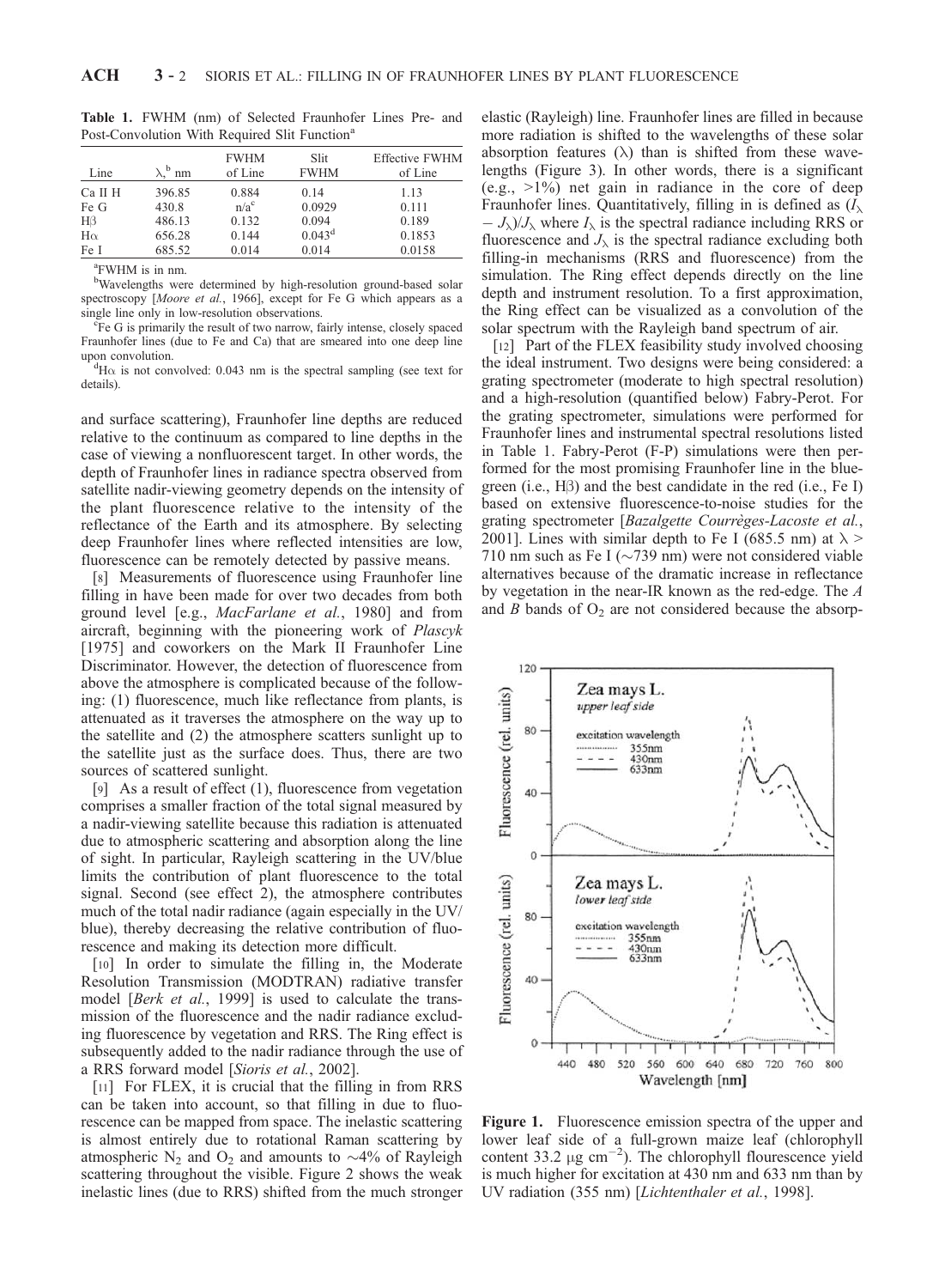

Figure 2. (a) Rayleigh band spectrum of  $O_2$  for an excitation wavelength ( $\lambda$ ) of 397 nm and temperature (T) of 250 K. Note the log scale in the  $y$  axis. To a first approximation, the Rayleigh scattering cross sections exhibit a  $\lambda^{-4}$  dependence. (b) Rayleigh band spectrum of N<sub>2</sub> at  $\lambda = 397$  nm,  $T = 250$  K.

tion optical thickness at these wavelengths means that fluorescence emitted from the surface cannot effectively transmit to space (see also Carter et al. [1996]; Kebabian et al. [1999]). The complexity of the radiative transfer and spectroscopy (i.e., pressure-induced line shifts, Ring effect [Sioris and Evans, 2000], pressure and temperature dependent line widths, temperature dependent line intensities, etc.) in these bands would also complicate any fluorescence retrieval algorithm as compared to using Fraunhofer lines. In general, for fluorescence filling in to compete with the Ring effect in terms of magnitude, the Fraunhofer lines must occur at wavelengths where the intensity of the fluorescence by vegetation and the atmospheric transmission are both high, and the Earth-atmosphere reflectance is low.

## 2. Choice of Model Input Parameters

[13] Since the detection of fluorescence by Fraunhofer filling in relies on the depth of the solar absorption lines, one of the key inputs into the radiance modeling is an accurate solar irradiance spectrum. Many measured solar irradiance spectra have one or more of the following shortcomings: (1) inadequate spectral resolution, (2) lack of absolute calibration of irradiance, and (3) telluric absorption.

[14] The requirements of the FLEX feasibility study dictated that none of these three limitations exist for the input solar reference spectrum. The high spectral resolution was required for the Fabry-Perot simulations of  $H\beta$  and Fe I and the Fe I grating spectrometer simulation in order to adequately resolve the line core for fluorescence detection. The high spectral resolution was also of interest because the filling in due to RRS has a direct, exponential dependence on instrumental spectral resolution [Sioris et al., 2002], which is stronger than the resolution dependence of fluorescence filling in as will be illustrated below. Thus the high-resolution case would provide the ultimate confirmation that fluorescence can fill in Fraunhofer lines comparably to RRS for nadir viewing. The absolute calibration of the incoming solar irradiance was required only because one of the goals for FLEX is to retrieve the absolute zenith fluorescent radiance at ground level due to vegetation. However, the absolute calibration is not specifically necessary in this modeling experiment.

[15] The "New Kurucz" solar spectrum [Kurucz, 1995a, 1995b] in MODTRAN4 [Berk et al., 1999] does not contain telluric features since absorbing spectral regions (i.e.,  $O_2A$ band) are replaced with a synthetic solar irradiance calculated at very high resolution [Kurucz, 1992a, 1992b, and references therein]. The spectral irradiance is subsequently binned in  $1$ -cm<sup>-1</sup> increments. However, the Fe I line at  $\sim$  685.5 nm has a full width at half maximum (FWHM) of  $\sim$ 12 pm. Thus, this narrow line will not be resolved since  $1 \text{ cm}^{-1}$  = 47 pm at Fe I. However, MODTRAN can still be used to calculate the radiance due to elastic scattering assuming the fine structure in the nadir spectral radiance at Fe I is due to solar features only. In this case, sunnormalized MODTRAN4 nadir spectral radiances for a variety of atmospheric scenarios have been applied to appropriate solar irradiance spectra. For the grating spec-



**Figure 3.** Spectral radiance in the vicinity of  $H\beta$  (486.1) nm) profile simulated with and without inelastic scattering (solar zenith angle of  $60^\circ$ , nadir viewing, no aerosols, no gaseous absorption, no albedo  $(A = 0)$ , sampling = 0.01  $\text{cm}^{-1}$  (0.0002 nm), resolution = 0.026 cm<sup>-1</sup> (0.0006 nm),  $T = 248$  K and solar spectrum from *Beckers et al.* [1976]).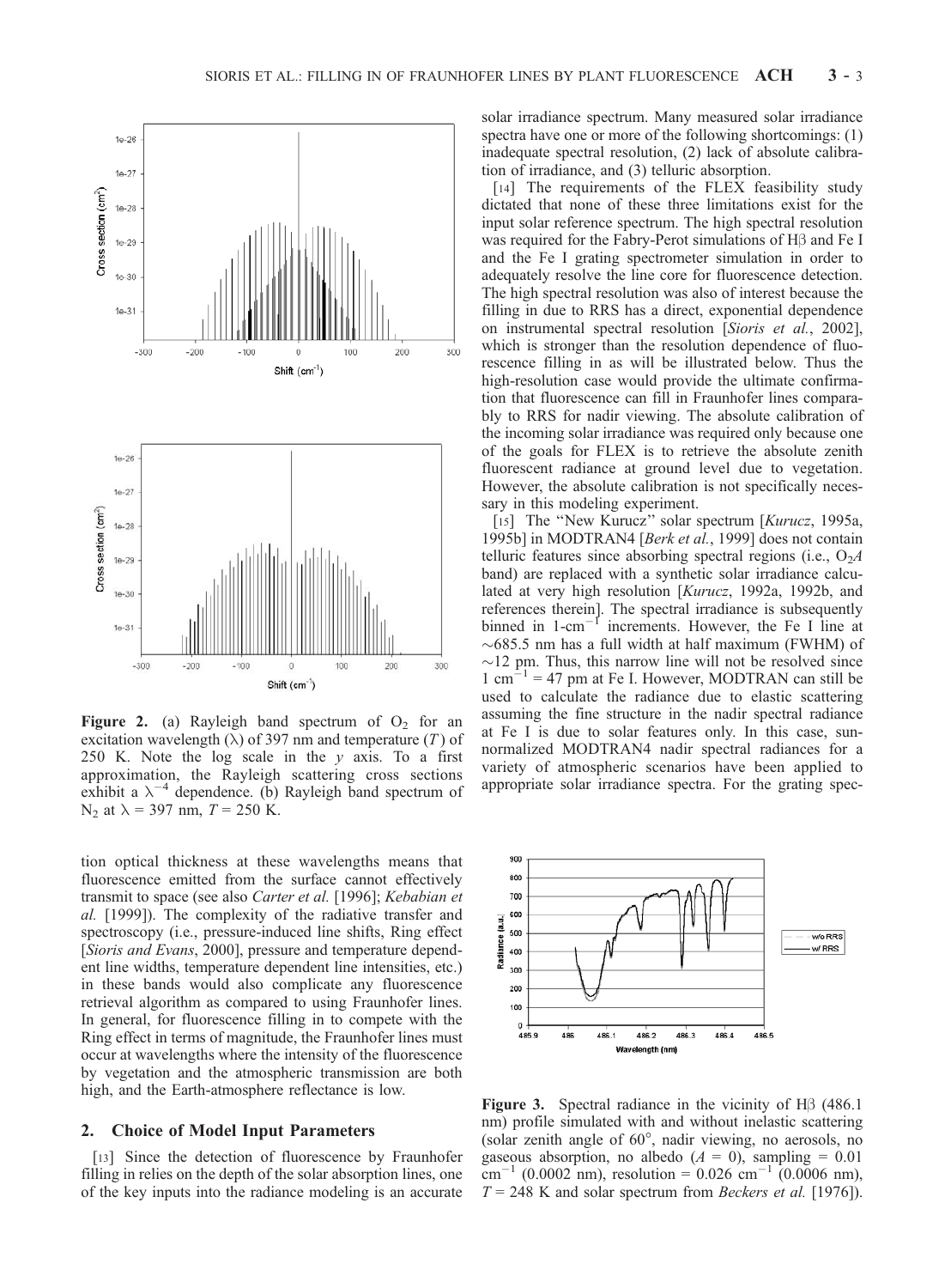

**Figure 4.** Transmission spectrum near  $H\beta$  (481.0–492.0) nm) from the photosphere to 2.8 km above Earth's surface (at Sacramento Peak, New Mexico) with a spectral resolution of 0.026  $cm^{-1}$  or 0.0006 nm at H $\beta$  [Beckers et al., 1975].

trometer simulations of  $H\alpha$ ,  $H\beta$ , Fe G, Ca II H, the solar irradiance spectrum in MODTRAN4 is adequate.

[16] Rocket and satellite-borne spectrometers have yet to measure the visible spectral region at the resolution required for the F-P simulations. Measured solar spectra from the ground [e.g., Beckers et al., 1976] and from balloons can provide the necessary resolution, but inevitably include telluric absorption. Beckers et al. [1976] recorded a diskintegrated high-resolution solar irradiance spectrum (see Figure 4), and then removed broadband features from the spectrum (Rayleigh and Mie scattering, broadband absorption, and the solar Planck function). This normalized irradiance spectrum was converted to an absolutely calibrated irradiance scale by dividing the entire spectrum by the irradiance at the wavelength of minimum absorption to obtain a % transmission through the solar atmosphere. Then, this transmittance spectrum is multiplied by a Planck curve (at  $\sim$  5800 K) to yield an approximation of the solar irradiance spectrum adequate for modeling of radiance including fluorescence and RRS filling in.

[17] Water vapor polyads lead to telluric features in the vicinity of the Fe line (685.5 nm) in the Beckers et al. spectrum. This absorption signature is extremely weak and fortunately does not overlap the Fe I line even when pressure broadening of these  $H<sub>2</sub>O$  lines by air at 1 atm is considered. For the inelastic scattering calculations, even absorption lines in the vicinity of the Fraunhofer line will reduce the accuracy of the calculation as radiation is shifted from the nearby continuum into the line. This is particularly important for Fe I because of the proximity of the B band of  $O_2 (\sim 687)$ nm). The erroneous presence of this strong telluric band in the solar spectrum slightly reduces the magnitude of the simulated Ring effect. The magnitude of this error was quantified for the Fabry-Perot by linearly interpolating over the B band to remove this feature (and underlying Fraunhofer lines). Then, the radiance (including RRS) was recalculated at Fe I. The net gain in radiance due to the inelastic scattering averaged over the FW of the instrumental transmission function increased by 21% (i.e., the Ring effect was 1.21 times greater than prior to interpolating over the B band). Further details are given below.

[18] The solar irradiance spectrum is just one of the inputs to the radiative transfer modeling. Other important parameters such as instrumental spectral resolution are discussed hereafter. For the grating spectrometer simulations, the minimum resolution (FWHM of the instrument function) required is the FWHM of the Fraunhofer line as determined from a high-resolution solar atlas [e.g., Beckers et al., 1976] for all selected lines except for  $H\alpha$ , where the minimum resolution appropriate for FLEX is 0.06 nm [Stoll et al., 1999]. A boxcar function was used for the instrumental profile, except for Ca II H where a triangular slit function was used and  $H\alpha$ , where the spectrum is at ultrahigh resolution but binned in  $1$ -cm<sup>-1</sup> increments (not convolved). After convolution with the slit function, the apparent FWHM of a Fraunhofer line increases. The extent of the increase in FWHM of the line due to the convolution depends directly on the FWHM of the slit function (see Table 1). The radiance is calculated over the apparent FWHM of each line.

[19] For the F-P simulations, the radiance including RRS is calculated for spectral bandpasses of 4.1 and 50 pm at the line centers of  $Fe I$  and  $H\beta$ , respectively.

[20] To investigate the impact of atmospheric haze, two aerosol models were initially chosen for the lower atmosphere and two for the stratosphere (upper atmosphere). The two stratospheric aerosol models were (1) background stratospheric profile and extinction and (2) moderate volcanic profile, background stratospheric extinction.

[21] The latter aerosol model would help determine the feasibility of FLEX in the aftermath of a volcano. It was quickly realized after the first few simulations that the decreased transmission of fluorescence and increased backscattering due to an increase in stratospheric aerosol loading (i.e., a couple of years after a major volcano) would not significantly reduce the top-of-the-atmosphere nadir fluorescence. Thus, all subsequent simulations included background stratospheric aerosol concentrations.

[22] For the lower atmosphere, where most of the aerosol burden is located, two aerosol models were selected: (1) boundary layer aerosol typical of a rural setting (visibility = 23 km) and (2) a clean boundary layer (visibility  $= 50$  km).

[23] Aerosol phase functions are computed from Mie scattering theory and a two-stream approximation is used.

[24] The model atmosphere was the 1976 U.S. Standard. No clouds were included. The surface was considered to be at sea level.

[25] For radiance simulations, two additional parameters are required: surface spectral albedo (A) and solar zenith angle (SZA). Two SZAs were chosen:  $30^{\circ}$  and  $60^{\circ}$ . Different surfaces were chosen so as to investigate the impact of brighter and darker types of vegetation. Some examples are black spruce [Sampson et al., 1998], young corn [Suits and Safir, 1972], and cottonwood [Henderson-Sellers and Robinson, 1994]. Lambertian surface reflectance is assumed.

[26] A detailed description of the Raman scattering model is available elsewhere [Sioris et al., 2002] and recently updated spectroscopic parameters [Sioris and Evans, 2000] have been included. For the grating spectrometer simulations, the spectral radiance is interpolated onto a 1-cm-1 grid and all Raman shifts are executed to the nearest cm-1 , except for Fe I, for which a  $0.01$ -cm<sup>-1</sup> grid is required and, consequently, the Raman line positions are rounded to the nearest hundredth of a wave number. For the Fabry-Perot simulations, a  $0.01$ -cm<sup>-1</sup> grid was also used. An isothermal atmosphere at 248 K was assumed for the calculation of the RRS cross sections. Collisional broadening of the RRS lines [*Burrows et al.*, 1996] and Brillouin scattering by air is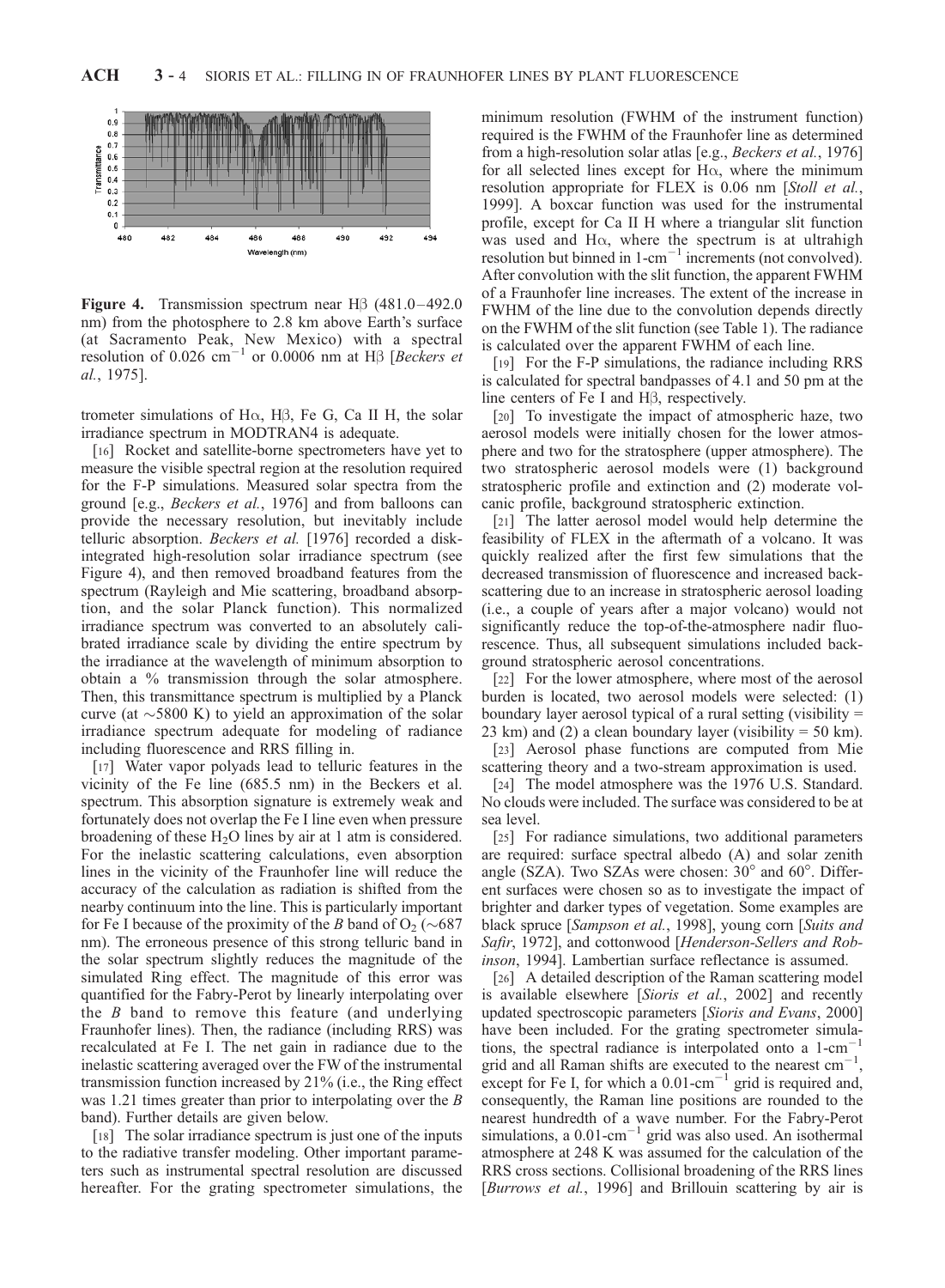

Figure 5. Fluorescence (abbreviated "fluor" in the legend) and RRS as% of total radiance averaged over FWHM of Fraunhofer line (for grating) and over FW of instrumental transmission function (for F-P) (SZA =  $60^{\circ}$ , 1976 U.S. Standard atmosphere,  $0.02 \le A \le 0.05$ , where A is the surface albedo and is assumed to be Lambertian). The numbers in the legend are the visibilities in kilometers. Simulations are for a grating spectrometer unless indicated otherwise. Uncertainties are discussed in the text.

neglected since the half widths at half maximum of these phenomena are about an order of magnitude narrower than even the narrowest Fraunhofer line (i.e., Fe I) and thus neither of these would change the filling in significantly. Brillouin and Rayleigh wing scattering by vegetation are not included although they represent additional filling-in mechanisms at high resolution for backscattering geometries and require experimental investigation. Vibrational Raman scattering by plants or water contained in the plants is at least six orders of magnitude weaker than fluorescence and need not be considered [Schrader et al., 1999].

[27] The exoatmospheric fluorescence radiance is the canopy-level fluorescence irradiance divided by  $\pi$  and multiplied by the atmospheric transmittance. Fluorescence irradiance values are based on estimates of fluorescence with solar excitation [Goulas, 1992].

### 3. Results, Conclusions and Future Work

[28] The filling-in simulations (Figure 5) use the spectral albedo for cottonwood tree (Populus deltoides) [Henderson-Sellers and Robinson, 1994] except for Fe G, where an albedo of 0.02 was assumed, appropriate for young corn [Suits and Safir, 1972]. The filling in due to fluorescence is of the same order of magnitude as the filling in due to RRS for FLEX geometry (nadir-viewing) and lines in the visible except Fe I. At Fe I, the filling in by fluorescence is approximately one order of magnitude larger than that by RRS for both the Fabry-Perot and grating spectrometer.

[29] The large error bars on the simulated fluorescence filling in are almost entirely due to the uncertainty of the fluorescence irradiance estimates. This is to be expected to due the intrinsic variability and complexity of this phenomenon. A crude estimate of the variability of blue-green fluorescence by green vegetation is a factor of 20 [Goulas, 1992]. The fluorescence at  $H\alpha$  varies by roughly two orders of magnitude due to stress alone [Watson et al., 1973]. The value conservatively assumed in our simulation was 0.2 mW/m<sup>2</sup>/nm [*Goulas*, 1992], but as high as 6 mW/m<sup>2</sup>/nm has been observed elsewhere [*Carter et al.*, 1990]). The variability is partly explained by the spectral gradient in the fluorescence at 656 nm (see Figure 1). The uncertainties are considerably smaller at Fe I (685.5 nm), which lies near the peak of the RF. Values between 1.2 and 3 mW/m<sup>2</sup>/nm [Kebabian et al., 1999] were observed at the  $O_2B$  band a few nanometers long of Fe I. This range encompasses the value assumed for Fe I in this study:  $2 \text{ mW/m}^2/\text{nm}$  [*Goulas*, 1992]. The error on the filling in due to RRS is much smaller and is dominated by approximations in the atmospheric radiative transfer as the measured [e.g., Penney et al., 1974] and modeled RRS cross sections (Figure 2) of  $N_2$  and  $O_2$  agree to 0.4% and 2%, respectively, and the line positions are known to  $0.002 \text{ cm}^{-1}$  [e.g., *Rothman et al.*, 1998]. The agreement between the conservative Raman scattering model used here [Sioris et al., 2002] and SCIA-TRAN (formerly GOMETRAN-RRS) [Vountas et al., 1998] was 2% for a nadir clear-sky case [de Beek et al., 2001] with a visibility of 50 km,  $A = 0.05$  (ocean), and SZA = 32 $^{\circ}$  at Ca II K and GOME-FM resolution while SCIATRAN and GOME-FM Ring effect measurements consistently agree to  $\pm 7\%$  for most clear sky cases.

[30] Assuming these fluorescence irradiance estimates are realistic, only models that include both filling-in phenomena can simulate the magnitude of the filling in for these types of cases. The simulations also show that the fraction of the total radiance due to fluorescence decreases more sharply with increasing boundary layer aerosol loading than the RRS contribution to the radiance (Figure 5). RRS also dominates over fluorescence for deeper lines (or higher spectral resolutions) and toward shorter wavelengths.

[31] Because the filling in due to fluorescence has a different dependence on line depth than that due to RRS, the spectral structure introduced by these two mechanisms is not completely correlated. Thus, fitting a Ring spectrum [e.g., Vountas et al., 1998] will not completely remove the fluorescence signature and may impact retrieval of  $NO<sub>2</sub>$ from the 450-nm region. Furthermore, if the  $NO<sub>2</sub>$  fitting region is wide enough, the different wavelength dependences of the two effects will also complicate the removal of the filling in by a single Ring spectrum. Nevertheless, the pseudo-absorber approach to the Ring effect correction will actually work quite well simply because of the partial correlation between RRS and fluorescence filling in.

[32] However, alternative approaches which do not let the Ring correction be freely scalable in magnitude, such as the backward Ring effect correction model [Sioris et al., 2002], will not remove any the filling in of Fraunhofer lines due to plant fluorescence. Completely neglecting the Ring effect can result in an overestimation of the vertical column density of  $NO<sub>2</sub>$  for GOME by 8.5% at SZA = 30° using the 420- to 460-nm fitting window [Vountas et al., 1998]. Thus, similar errors would be expected for neglecting fluorescence in the same spectral region. The RF overlaps with a fitting window previously used for retrieval of water vapor [*Noël et al.*, 1999].